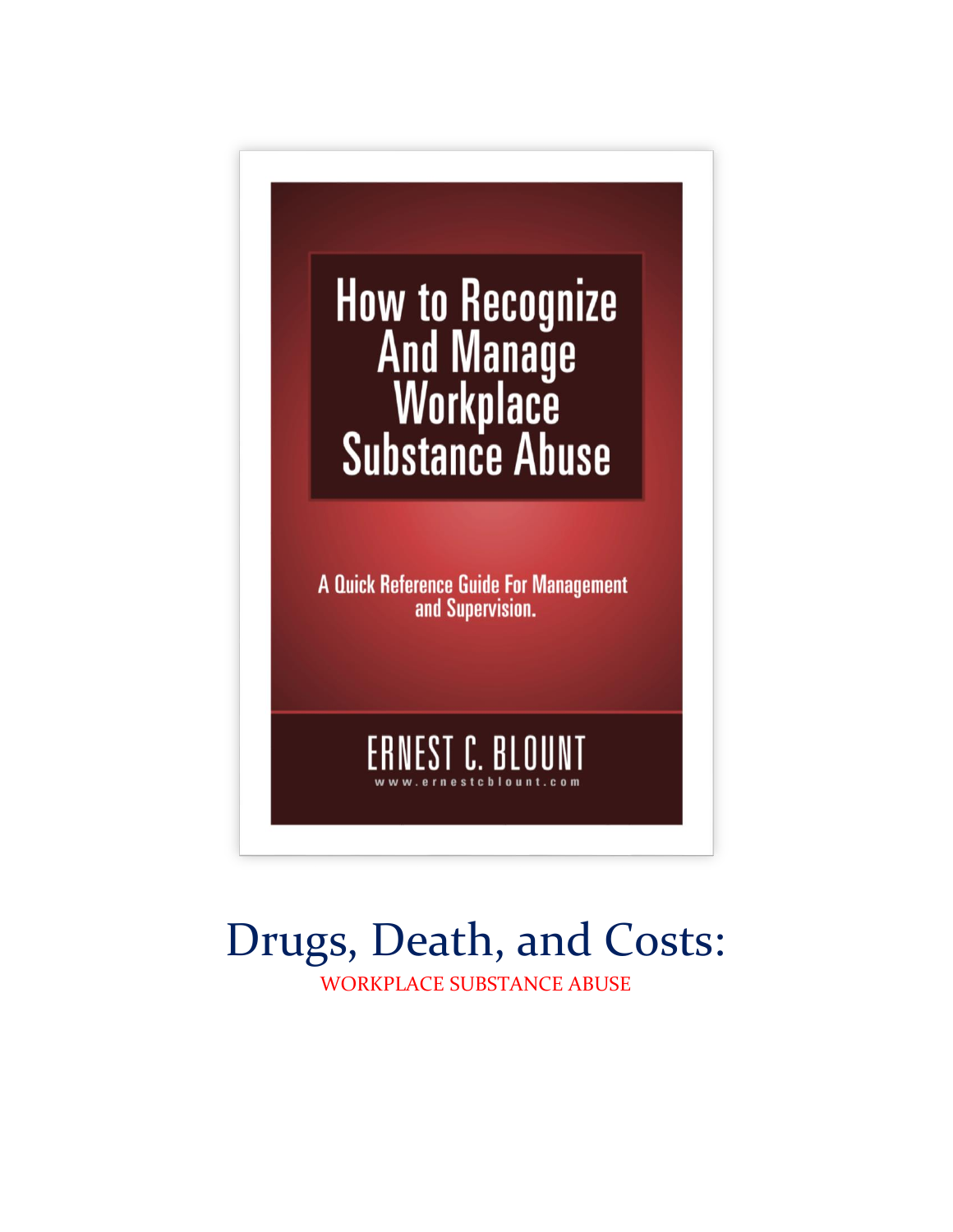## **Drugs, Death, and Costs: Societal and Workplace Substance Abuse.©**

## **What You Must Know and How to Benefit!**

#### **The Way It Is:**

1

You're concerned about the potential for employee substance abuse within your organization. You are aware of the liabilities and costs. That concern arises due to your sense of the level of societal drug abuse.

Well, your concerns are justified.

In a report, from the Office of the Surgeon General, dated November 15, 2016, entitled, *Facing Addiction in America: The Surgeon General's Report on Alcohol, Drugs, and Health* annual costs of \$442 billion are estimated in health care, criminal justice, and lost productivity.

So, what about specifics of substance abuse in the workplace?

Well, according to the National Council on Alcoholism and Drug Dependence Inc., drug abuse cost employers an estimated \$81 billion annually. That estimate was made in 1992. What do you think it is today given the Surgeon General's November 2016 report?

Some 70 percent of the estimated 14.8 million Americans who use illegal drugs are employed.

Got your attention? Read on.

### **Contemporary Statistics:**

"Following years of declines, the percentage of employees in the combined U.S. workforce testing positive for drugs has steadily increased over the last three years to a 10-year high. Since 2013 there has been a 47 percent increase in the detection of amphetamine, heroin, and marijuana". This revelation reported by Quest Diagnostics in their *Annual Drug Testing Index,* dated September 15, 2016.

The logical question is, given these stats, is substance abuse a realistic possibility within your organization?

### **Questions Seeking Answers:**

You question if you are doing enough to prevent intrusion of *substance abuse* into your organization and if what you are doing is enough and working.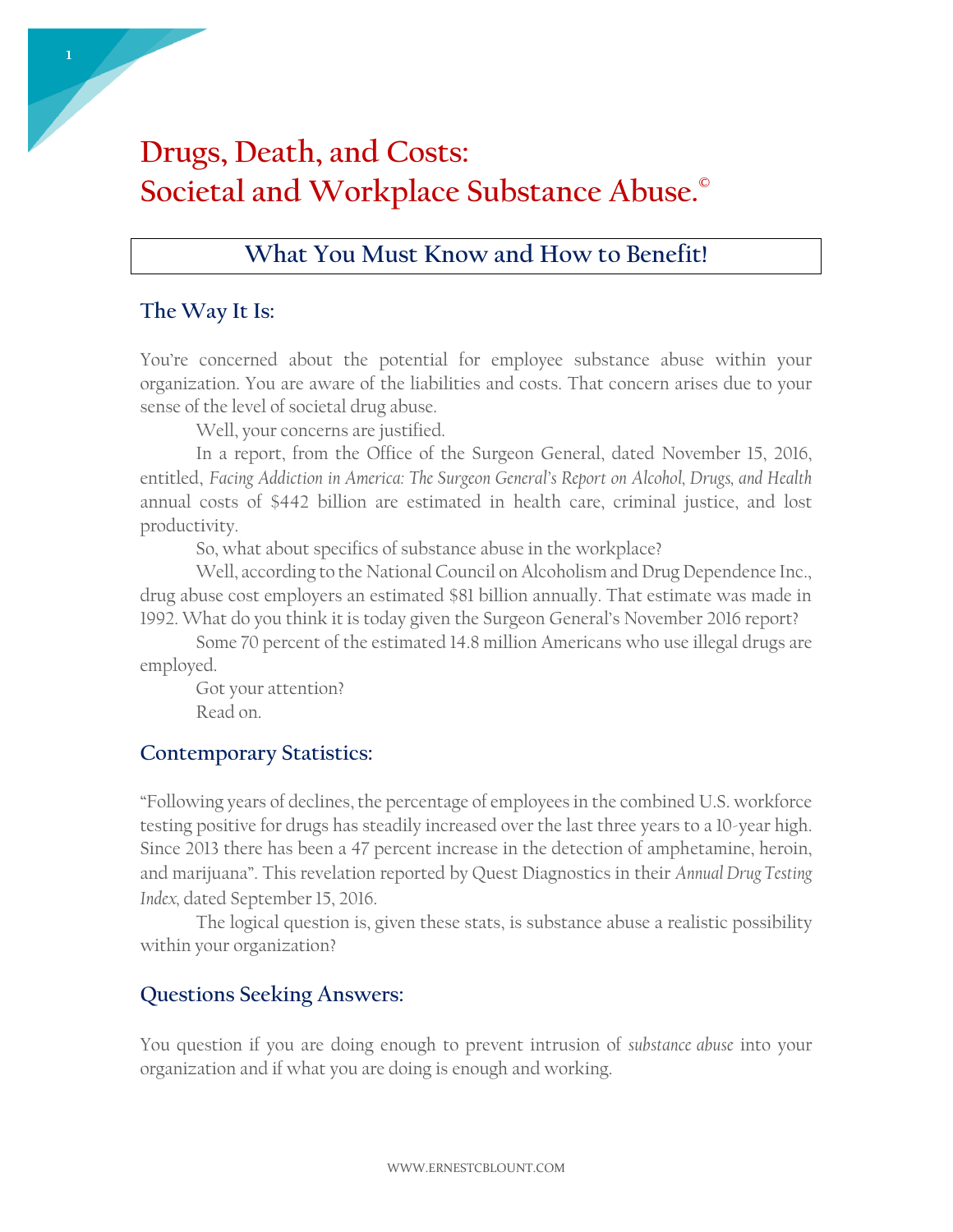Further complicating your concerns is that at the state level the legalization of the recreational and medical use of marijuana is trending up.

How are you going to manage that reality? Good question. What's your answer?

## **Impression:**

You want to keep your organization safe and free of *workplace substance abuse*. You understand all the negatives that go with it; you've taken precautions. You've developed what you think is an effective drug testing policy. This policy protects managerial rights while respecting your employees' legal rights.

Figuratively, you've deployed an umbrella shield.

Under your umbrella, you have developed a series of basic *pre and post-employment* drug testing requirements.

*Pre-employment* drug testing is pretty simple. That's a done deal.

*Post-employment* testing requirements are new and cover the basics. These are mandatory drug tests and apply to all employees'. Each category of testing and requirements are published in your *Employee Handbook*. Each employee has acknowledged this requirement and signed a consent form.

*Post-employment* tests range from *random, post-accident* to *return to work,* etc. Each test is intended to prevent or expose *workplace substance abuse.* This ensemble of tests comprise the basics. Theoretically, problem employees are identified and all relevant legal and contractual issues are resolved.

*For -cause* testing is omitted. Might be too intrusive and there are legal caveats that can be avoided.

You've met all requirements of applicable state and federal laws.

You're legal and Human Resource professionals have vetted both your *pre and postemployment* drug testing policies and given a thumbs-up on both. Furthermore, they think the policies comply with the requirements of *The American with Disabilities Act* (ADA). But, compliance with ADA has yet to be tested; this is another legal exposure that is to be determined.

Overall, you're feeling relatively comfortable with what you're doing. Your drug policies appear to mitigate the occurrence of some major risks:

- 1. Workplace substance abuse
- 2. High turnover of personnel
- 3. Drug overdoses
- 4. Fatal vehicle accidents
- 5. Injuries lost time and production
- 6. Fatal workstation accidents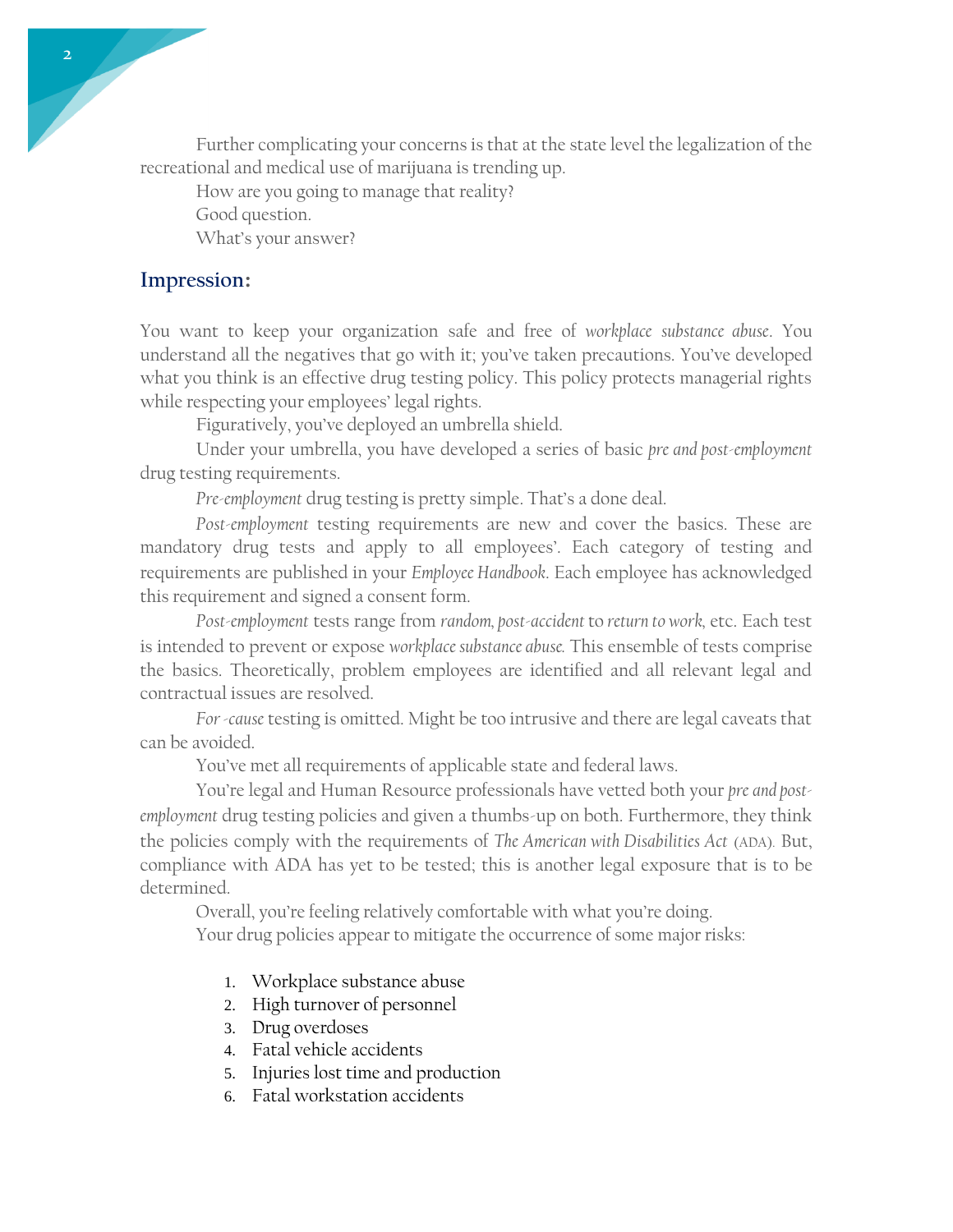- 7. Workman's compensations claims
- 8. Absenteeism
- 9. Abuse of sick leave
- 10. Loss of production
- 11. Illegal activities including drug sale and theft
- 12. Supervisor and co-worker attitudinal interaction action issues

From all appearances, your drug testing policies are working as planned. But!

It seems like there is always a "*But what If"* question, or two, or more. Well, the "But what if" question is about to be answered.

### **Weakness Disclosed:**

In a men's restroom, an executive overdoses on Heroin… and dies.

His behaviors had indicated that something was wrong; but what? You thought you were covered.

If he had a drug problem it would show in the next required test perhaps a random. Due to health privacy issues, and lacking an alternative testing policy, you had to wait for a routine test to hit to determine if the suspicious behaviors were drug abuse related. He had not disclosed the use of a prescription medication.

And the executive who acted is not the only employee with questionable behavior issues.

This is when you realized that long intervals occur between routine testing.

This gap in testing is problematic as an employee can develop a substance abuse issue that goes unresolved in the absence of your basic drug testing protocols.

You're not feeling so comfortable now.

This gap in drug testing has to be closed.

So you reluctantly developed a policy authorizing a *for-cause* test.

The real world has arrived. Don't make the mistake of omitting *For-cause* drug testing from your *post-employment* drug testing protocols.

#### **The For-Cause Test Fills In The Gaps:**

Time lapse intervals between routine *post-employment* testing can be significant. Testing gaps can last weeks and even months. This occurrence can create substantial life-safety risks and legal liabilities if an employee develops a *substance abuse* problem in the interim and reports for work.

Therefore, as a supplement to routine *post-employment testing*, you've developed a policy that authorizes *for-cause* drug testing. *For-Cause* means that an employee will be required to submit to a drug test if a supervisor has *reasonable suspicion* to believe that that employee is working under the influence of drugs or alcohol.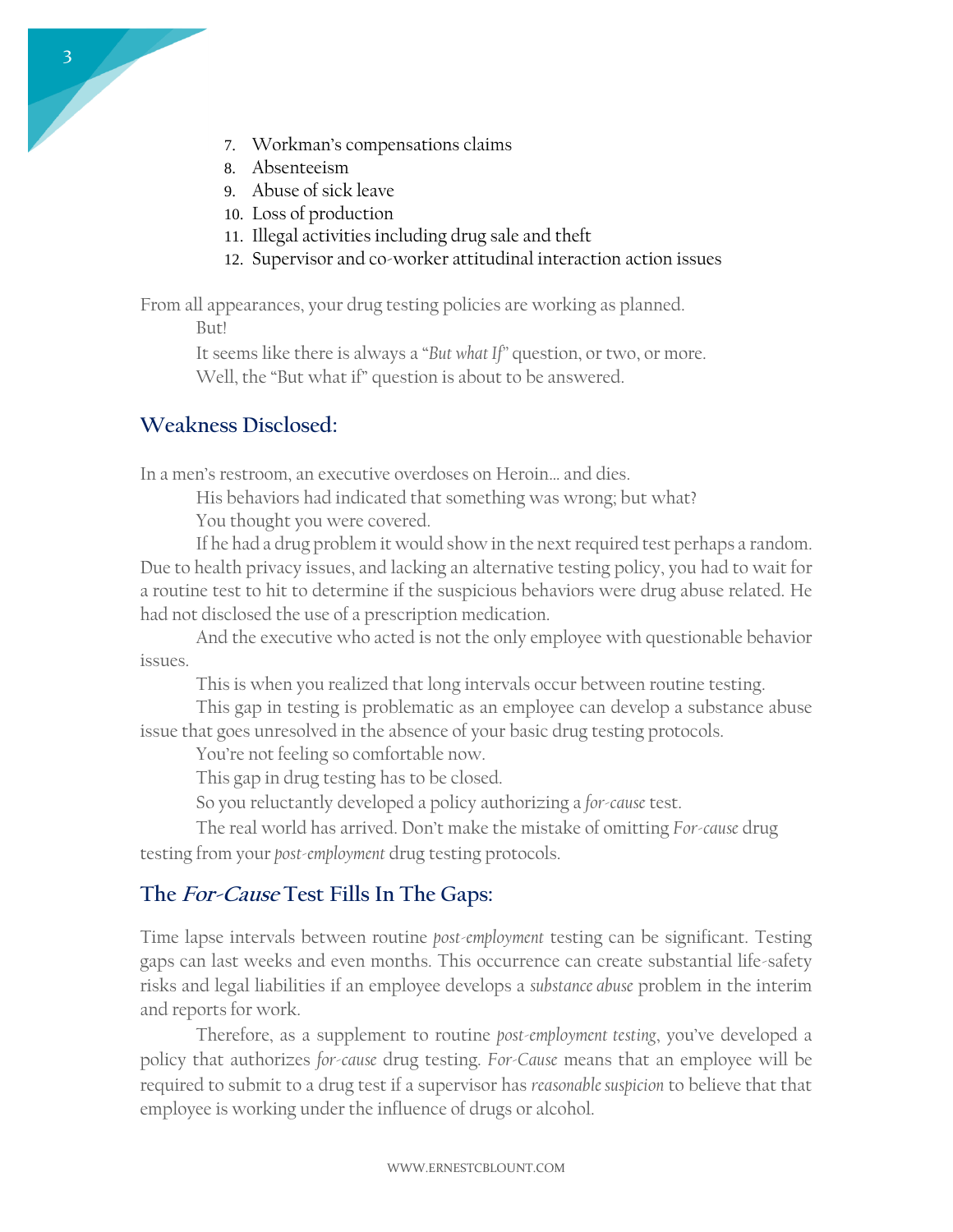*For-cause* testing is *on-demand*. The employee is immediately removed from their work assignment. Exigent circumstance dictates this immediacy.

This is your catch-all policy.

Good that you have it; you need it.

But, for all its good intent, implementation of this policy does create a catalog of red flag issues for management.

For instance, the employee may hire a lawyer and complain that:

- 1. The test is an invasion of privacy
- 2. The test was unnecessary
- 3. The test was excessively imposed
- 4. Test results were indiscriminately disclosed
- 5. Specimen collection was indiscreet
- 6. Test was done based on some discriminatory basis, such as race, sex, or disability
- 7. Test was an unreasonable search and seizure conducted without reasonable cause
- 8. Test was not in compliance with the *Americans with Disabilities Act<sup>1</sup>*

Managing the problem is your job. You best get it right if potential legal issues are to be avoided or mitigated.

## **Management of For-Cause Drug Testing**:

As noted management of *for-cause* drug testing is fraught with a matrix of fairness, legal, privacy, definitional, drug testing policy, and procedure compliance issues.

Why? This test is discretionary.

Unlike other testing categories, where all employees are tested, the *for-cause* test identifies and singles out a specific employee suspected of *workplace substance abuse*.

Ordering a *for-cause*, *on-demand* drug test is a serious decision.

Such a decision must be well thought-out prior to implementation. And a supervisor may not have a lot of time to make the assessment or have been properly trained in how to objectively identify and document common behaviors associated with drug abuse.

Therefore, comprehensive training of supervisory personnel is required. At least a couple of hours is needed. That is if you want to ensure consistency in the establishment of *reasonable suspicion*. So if your organization is not under federally-mandated testing requirements you'll have to develop and administer your own policies, guidelines, and training lesson plans.

Here are a few best practices that should be included in your supervisory training<sup>2</sup>:

4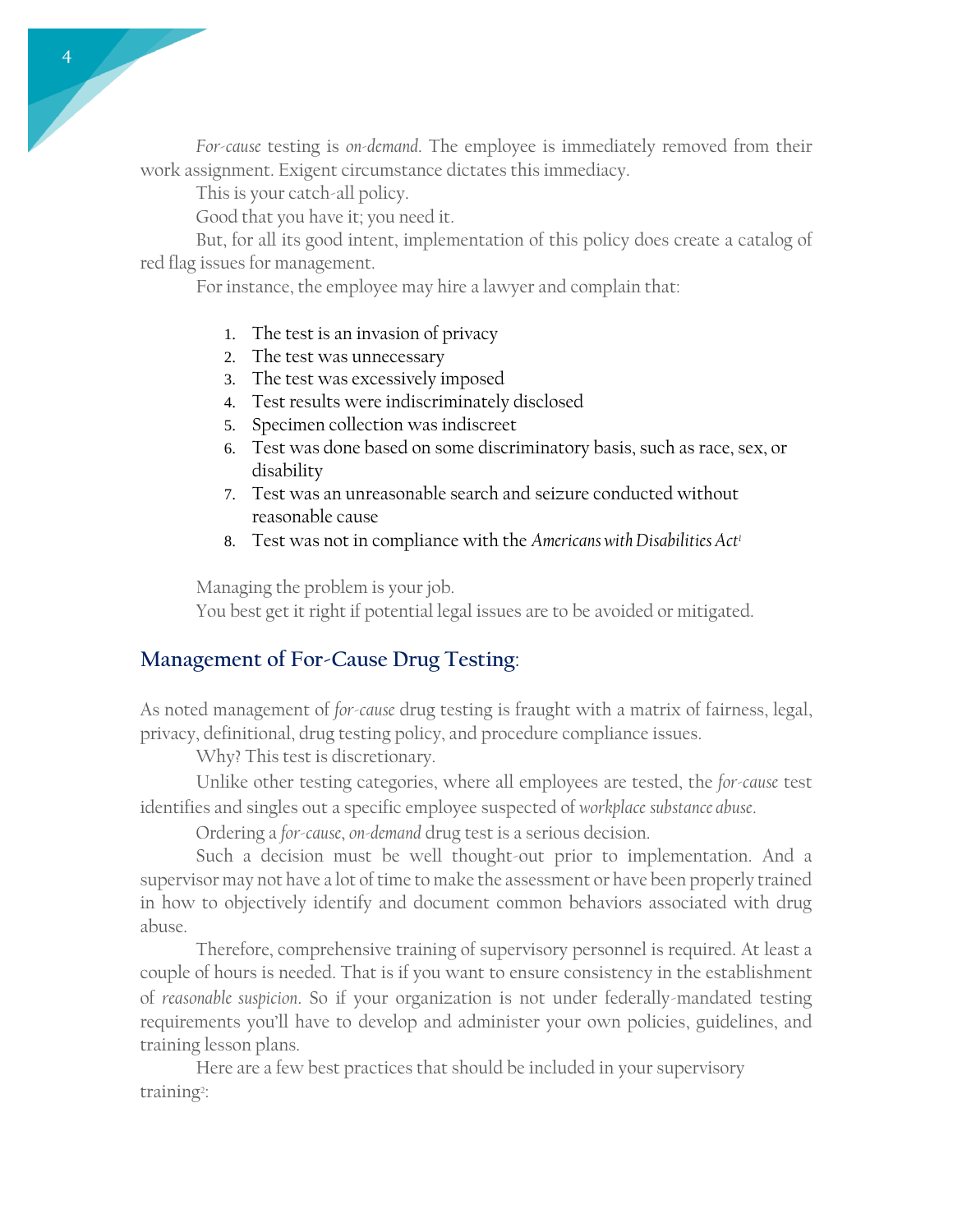- 1. *For-cause, on-demand* drug testing should be an element of policy, and while discretionary, it is predicated upon establishment of *reasonable suspicion* prior to implementation.
- 2. An organization's drug testing policy should be explained to each employee with particular emphasis on the requirement for a *for-cause, ondemand* test following the supervisory establishment of *reasonable suspicion*.
- 3. Supervisory training should include, but not be limited to life safety issues, both internal and public, legal liabilities, negative business, personal and societal consequences, and costs, etc. Provide clues via a comprehensive checklist that identifies common, objective, observable, physical, psychological, emotional, behavior characteristics associated with substance abuse, legal or illegal, in or out, of the workplace. Documentation requirements.
- 4. If the test sample is not taken on-site do not allow the suspect employee to drive to the offsite test location. The operation of a company vehicle is only permitted after a negative test result.
- 5. Provide an appeal and retest provision for those employees testing positive.

*For-cause* drug testing is *only* initiated after an analysis of an employees' observable, identifiable, documentable, physical, and emotional behaviors establishes *reasonable suspicion* of *workplace substance abuse*.

Warning! Rumors, whisperings, hunches, and or suspicion alone of *workplace substance abuse* is not sufficient verification to justify a *for-cause* drug test.

Don't act on an impulse.

5

As a supervisor, once suspicion becomes a valid concern, if possible, collaborate with another supervisor in establishing *reasonable suspicion* that the suspect employee is working in an impaired state. This collaboration is intended to protect both the supervisor and the employee.

## **Reasonable Suspicion Defined:**

So, what is the definition of reasonable suspicion?

The U.S. Supreme Court in *Ornelas v. United States, 517 U.S. at 695-96* (citations omitted) has said "…Articulating precisely what "reasonable suspicion" and "probable cause" mean is not possible. They are commonsense, nontechnical conceptions that deal with the factual and practical considerations of everyday life on which reasonable and prudent men, not legal technicians act. As such, the standards are not readily, or even usefully, reduced to a neat set of legal rules."

Possible translation: Be prepared to objectively identify, articulate and document behaviors commonly associated with *substance abuse* and do so in sufficient detail so that a reasonable and prudent person looking at the same set of facts would concur that the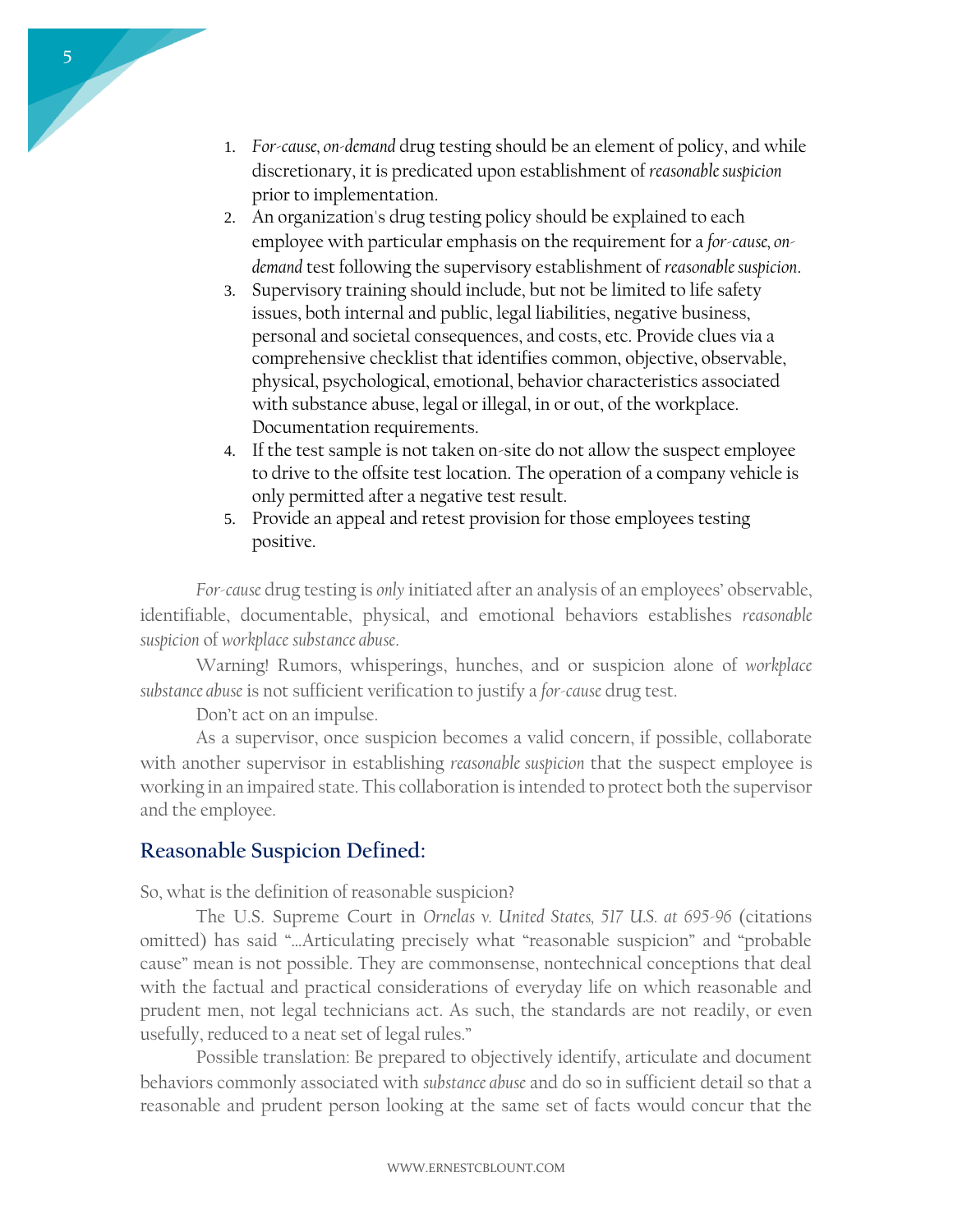ordering of a *for-cause* drug test was based upon *reasonable suspicion* of *workplace substance abuse* and justified.

Of course, you should get a legal opinion from your attorney as to what constitutes *reasonable suspicion*. That opinion should guide your analysis of suspected *workplace substance abuse* and the objective documentation of same.

#### **Substance Abuse Defined:**

So, how is *substance abuse* defined?

According to **MedicineNet.com**, in a report dated December 1, 215, there is no universally accepted definition of substance abuse.

But, here are two definitions for your consideration:

#### **(1)** From the *Fourth Edition* of the *Diagnostic and Statistical Manual of the Mental Disorders* issued by the American Psychiatric Association:

"A maladaptive pattern of substance use leading to clinically significant impairment or distress, as manifested by one (or more) of the following, occurring within a 12 month period:

- 1. Recurrent substance use resulting in a failure to fulfill major role obligations at work, school, or home. (e.g., repeated absences or poor work performance related to substance use; substance-related absences, suspensions or expulsions from school; neglect of children or household)
- 2. Recurrent substance use in situations in which it is physically hazardous. (e.g., driving an automobile or operating a machine when impaired by substance use)
- 3. Recurrent substance –related legal problems. (e.g., arrests for substance related disorderly conduct)
- 4. Continued substance use despite having persistent or recurrent social or interpersonal problems caused or exacerbated by the effects of the substance. (e.g., arguments with spouse about consequences of intoxication, physical fights)."
- **(2) Medicine Plus**, a service of U.S. National Library of Medicine and National Institutes of Health cites this definition:

"Substance abuse is the use of a mood or behavior-altering substance resulting in significant impairment or distress. This abuse can affect a person's physical health and personal or social functioning. Substance abuse can include regular,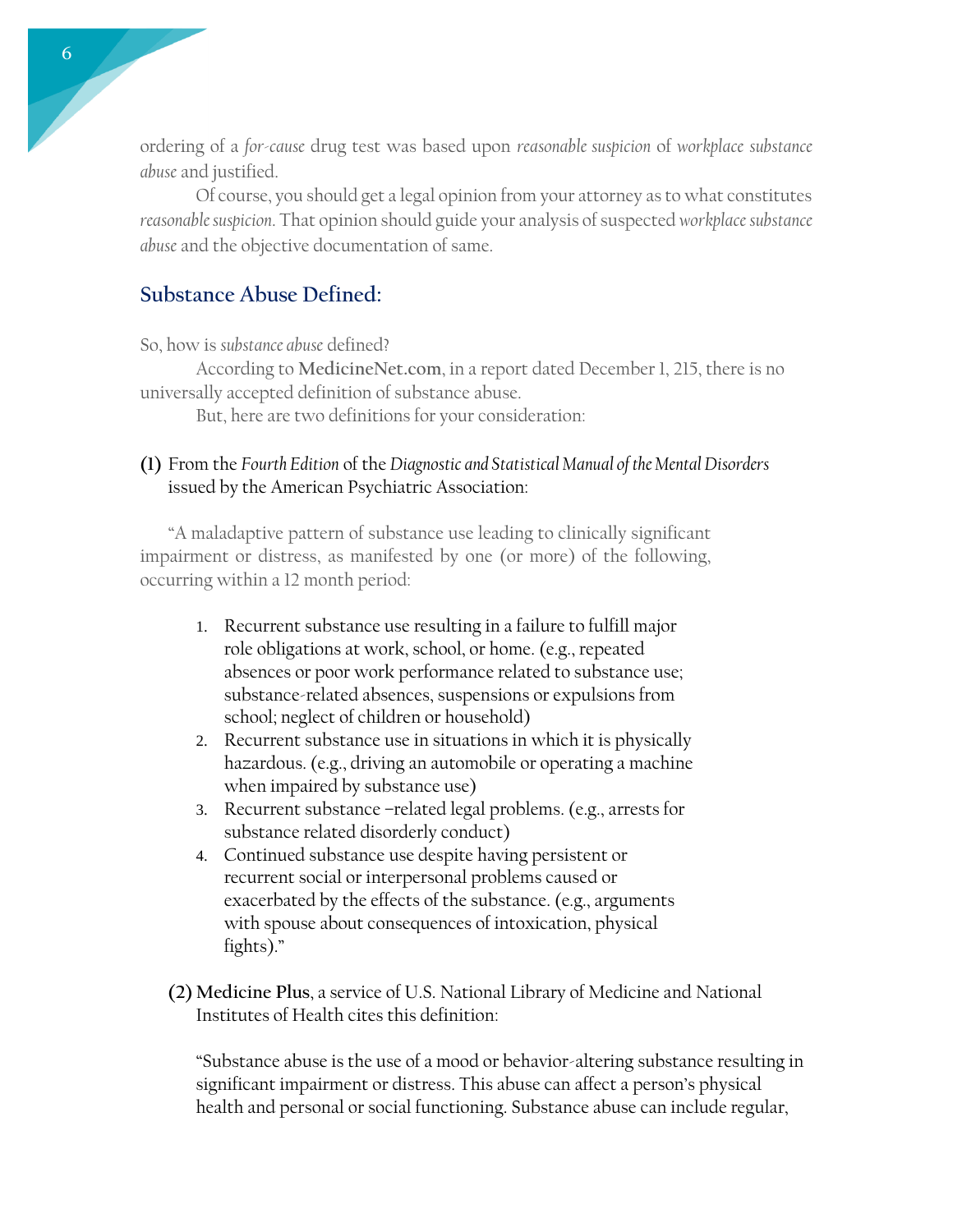excessive, compulsive drinking of alcohol, and the habitual use of illegal drugs." This definition includes the misuse of medications, alcohol, or illegal substances.

## **Analysis:**

7

Each definition draws no distinction between legal or illegal substances; either may be abused and are. Further, noted indicators of substance use are generalized. Reference is made to observable physical and emotional behaviors without citing examples.

You need specific examples of behaviors that characterize *substance abuse* and your supervisory personnel must be trained to identify those characteristics.

You must have credible, actionable direction if you are to act appropriately in establishing *reasonable suspicion* of *workplace substance abuse*.

Well, there you have it.

Of course, you'll require much more information than provided herein. Hopefully, you'll find this information helpful. Maybe even a wake-up call is stimulated.

## **What Observable, Documentable, Physical, and Emotional Behaviors Objectively Establish Reasonable Suspicion of Workplace Substance Abuse Thereby Justifying a For-Cause, On-Demand Drug Test?**

In the book, **How to Recognize and Manage Workplace Substance Abuse, Part IV: General Clues and Warning Signs**, five (5) behavior categories associated with substance abuse are outlined:

- 1. Physical behavior clues:
	- Eighteen (18) specific illustrations.
- 2. Psychological clues:
	- Eight (8) specific guides.
- 3. Physical appearance clues:
	- Thirteen (13) specific markers.
- 4. Speech issue clues:
	- Four  $(4)$  classics.
- 5. Body odor clues:
	- Three (3) markers.

The book is prepared as an educational resource and as a quick reference guide for management and supervision.

Included is a nine-page in-depth multipart checklist for use by supervision, as an aid, in the objective identification and documentation of behaviors commonly associated with substance abuse; thereby establishing *reasonable suspicion* of *substance abuse* justifying a *for-cause* drug test.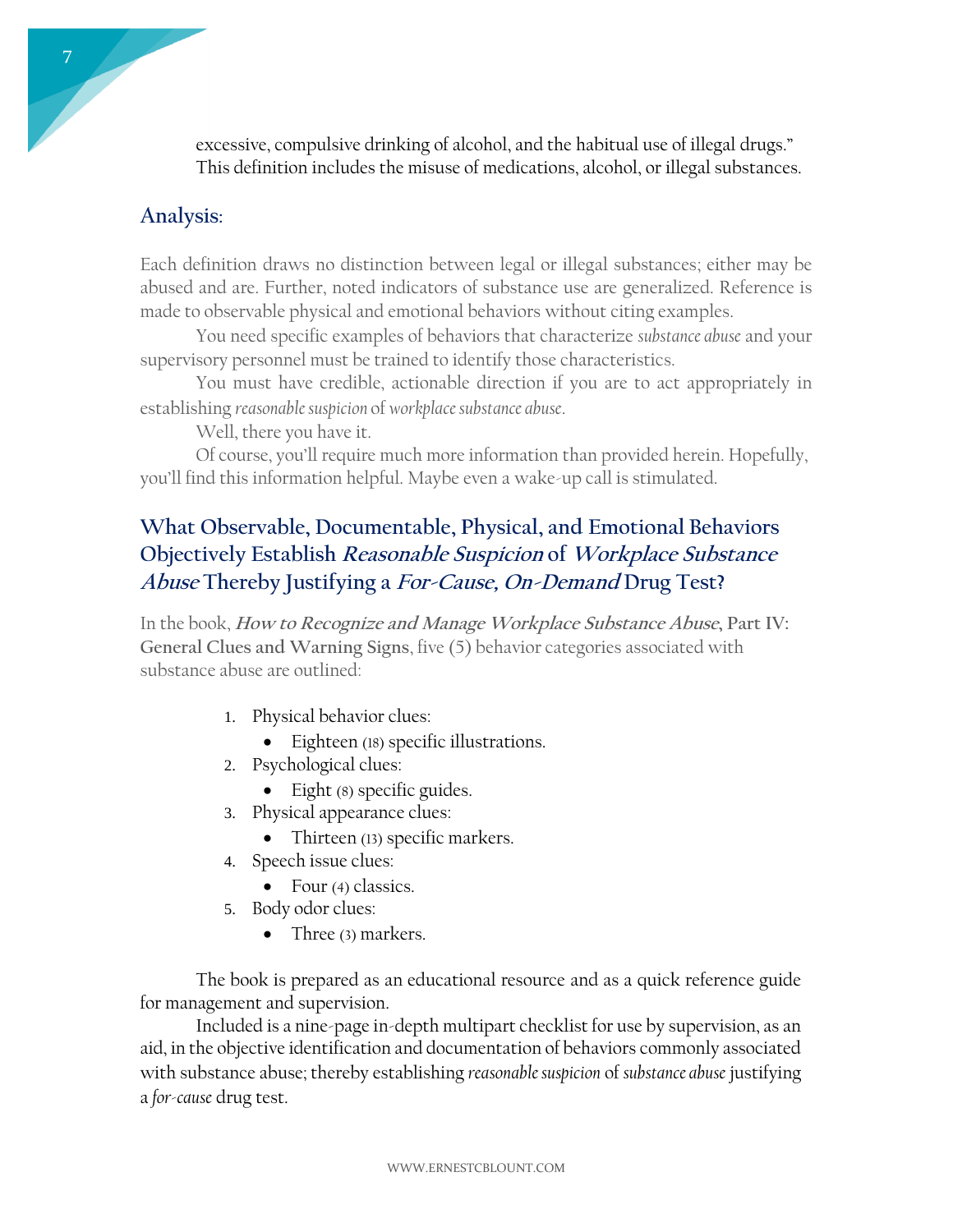In **Part VI: Clues of Substance Abuse for Specific Substances**, thirteen (13) common legal and illegal substances are identified ranging from alcohol to Flakka.

- 1. Alcohol
- 2. Amphetamine
- 3. Barbiturates
- 4. Benzodiazepine
- 5. Cocaine
- 6. Crystal Meth
- 7. Flakka
- 8. Heroin
- 9. Marijuana
- 10. Methamphetamine
- 11. MDMA (Ecstacy)
- 12. Opiates
- 13. Phencyclidine (PCP)

Each of these substances is separated into four (4) categories. These categories aid in objective, documentable, recognition of abuse with supplemental qualifying notes:

- 1. Sample Behavior Clues (196)
- 2. Sample Commercial Names (46)
- 3. Sample Street Names (192)
- 4. How Ingested (52)

**Part V: Alcohol and Drug Detection Timeframes** outlines detection timeframes for each drug using urinalysis.

## **Conclusion:**

The book *How to Recognize and Manage Workplace Substance Abuse* is crafted as a multidimensional resource. The author draws upon his experience as the chief security officer for a large corporation, and extensive subject matter research, in preparing this work.

Take it from a person who has lived and worked in the trenches of the real world…you need this resource.

The intent of the book is to provide management and supervision credible information, practical insight, structure, and guidance that will aid in the objective establishment and documentation of *reasonable suspicion* of *workplace substance abuse* and management of *for-cause substance abuse* cases.

A valuable multi-dimensional checklist is included.